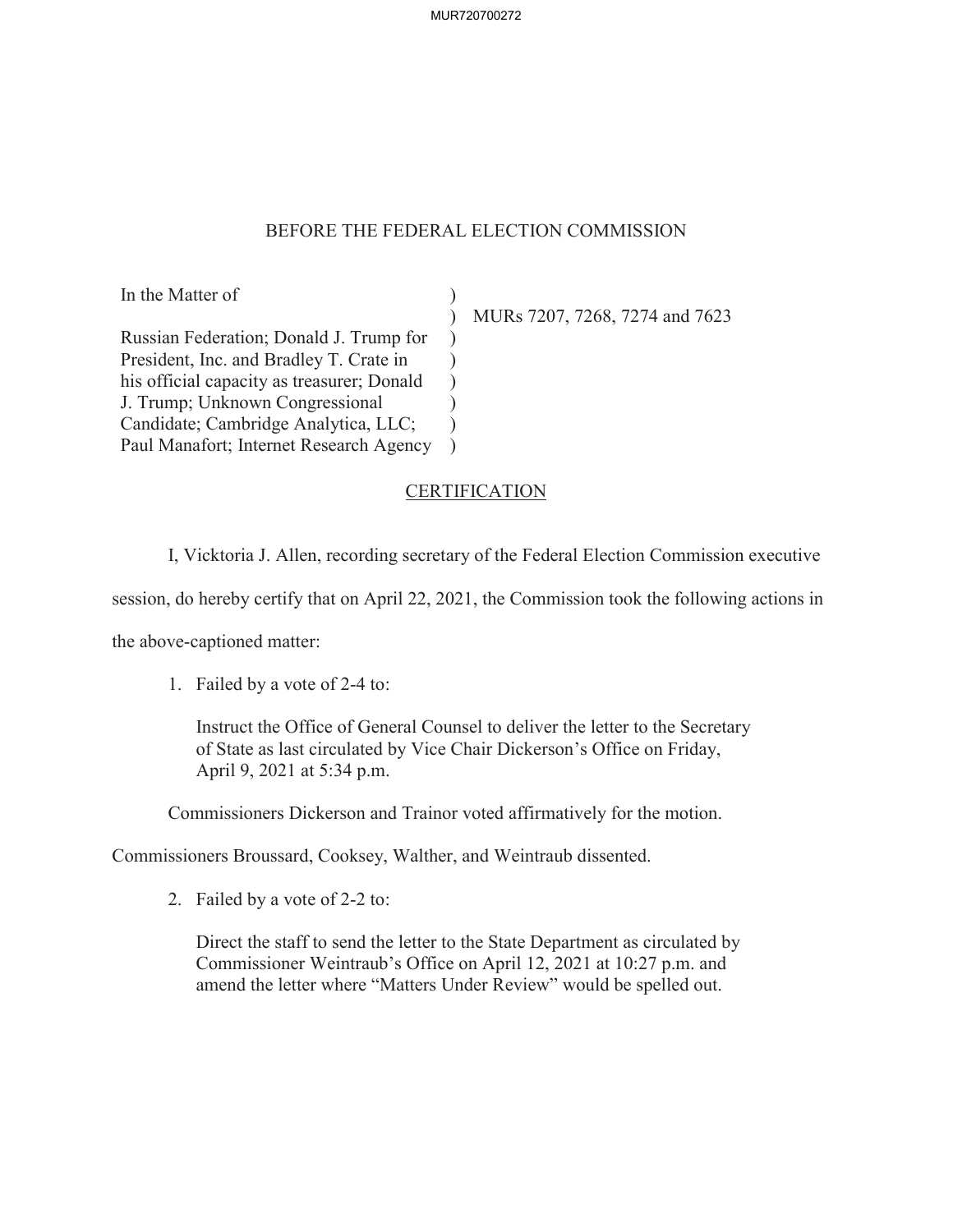Federal Election Commission Page 2 Certification for MURs 7207, 7268, 7274, and 7623 April 22, 2021

Commissioners Broussard and Weintraub voted affirmatively for the motion.

Commissioners Trainor and Cooksey dissented. Commissioners Dickerson and Walther

abstained.

- 3. Failed by a vote of 3-3 to:
	- a. Find reason to believe that the Russian Federation and the Internet Research Agency violated 52 U.S.C. § 30121(a)(1)(C) and 11 C.F.R. § 110.20(f) by making prohibited foreign national expenditures and independent expenditures in connection with the influence campaign targeting the 2016 presidential election.
	- b. Find reason to believe that the Russian Federation and the Internet Research Agency violated 52 U.S.C. § 30104(c) and 11 C.F.R. § 109.10(b) by failing to report independent expenditures in connection with the influence campaign.
	- c. Find reason to believe that Donald J. Trump and Donald J. Trump for President, Inc. and Bradley T. Crate in his official capacity as treasurer violated 52 U.S.C. § 30121(a)(2) and 11 C.F.R. § 110.20(g) by knowingly soliciting, accepting or receiving an in-kind contribution from the Russian Federation in connection with Trump's press conference statement.
	- d. Find reason to believe that the Russian Federation violated 52 U.S.C.  $\S$  30121(a)(1)(A) and 11 C.F.R.  $\S$  110.20(b) by making a prohibited in-kind contribution to Donald J. Trump for President, Inc. by expending resources to hack Clinton-related servers in response to Trump's press conference statement.
	- e. Find reason to believe that Donald J. Trump for President, Inc. and Bradley T. Crate in his official capacity as treasurer violated 52 U.S.C.  $\S$  30121(a)(2) and 11 C.F.R.  $\S$  110.20(g) by knowingly soliciting a prohibited in-kind contribution from WikiLeaks.
	- f. Find reason to believe that the Russian Federation made a prohibited in-kind foreign national contribution in violation of 52 U.S.C.  $\S$  30121(a)(1)(A) and 11 C.F.R.  $\S$  110.20(b).
	- g. Find reason to believe that an Unknown Congressional Candidate knowingly solicited, accepted or received a prohibited in-kind foreign national contribution in violation of 52 U.S.C. § 30121(a)(2) and 11 C.F.R. § 110.20(g).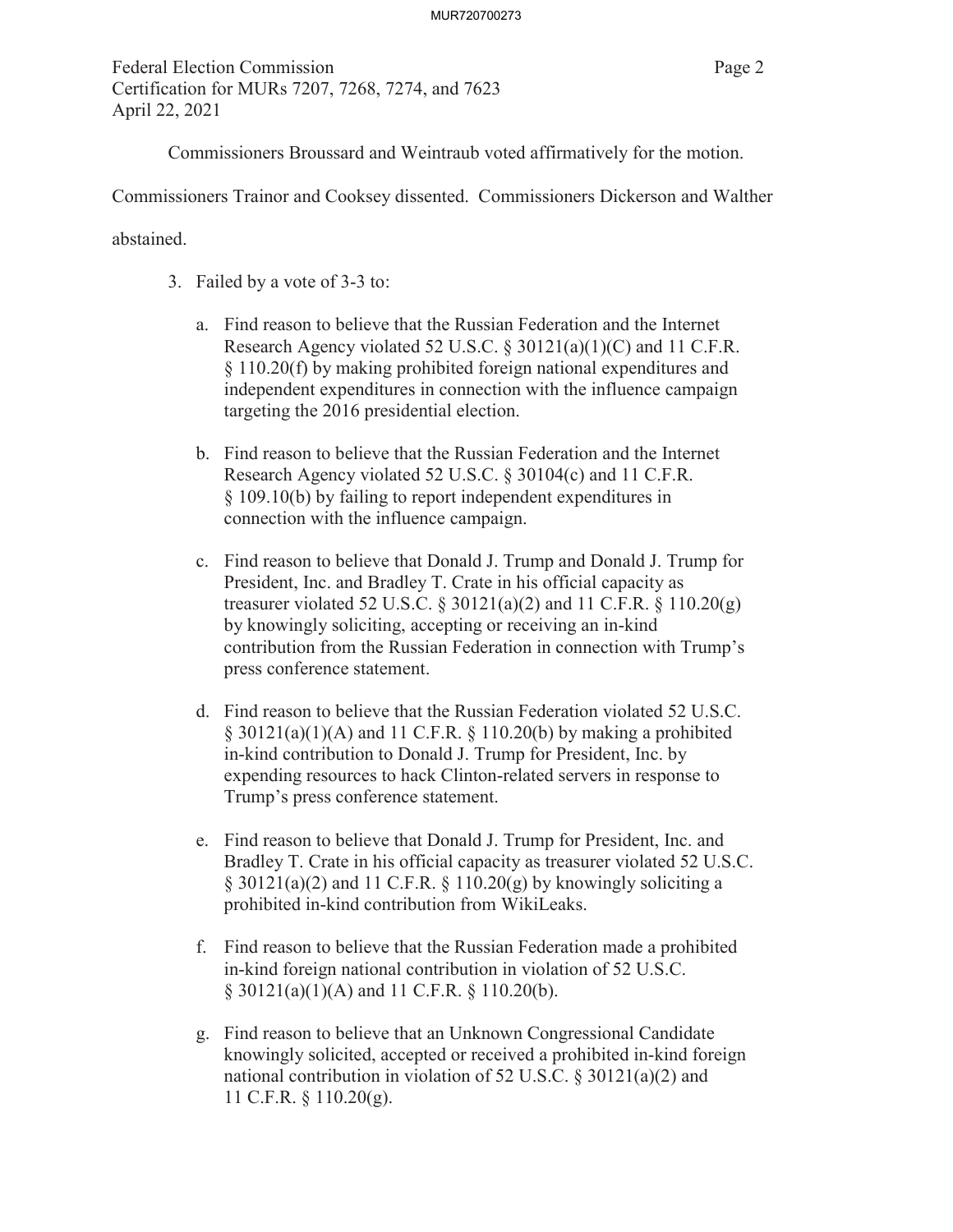Federal Election Commission Page 3 Certification for MURs 7207, 7268, 7274, and 7623 April 22, 2021

- h. Find reason to believe that Paul Manafort and Donald J. Trump for President, Inc. and Bradley T. Crate in his official capacity as treasurer violated 52 U.S.C.  $\S 30114(b)$  and 11 C.F.R.  $\S 113.1(g)(3)$ by transferring a campaign committee asset without charge.
- i. Find reason to believe that Paul Manafort and Donald J. Trump for President, Inc. and Bradley T. Crate in his official capacity as treasurer violated 52 U.S.C. § 30121(a)(2) and 11 C.F.R. § 110.20(g) by knowingly soliciting a prohibited in-kind foreign national contribution.
- j. Dismiss the allegation that Cambridge Analytica, LLC violated the Act by providing information to the Russian Federation.
- k. Take no further action as to the Russian Federation and the Internet Research Agency.
- l. Approve the Factual and Legal Analyses, as recommended in the First General Counsel's Report dated February 23, 2021, subject to the edits circulated by Commissioner Weintraub's Office on April 19, 2021 at 6:37 p.m.
- m. Authorize pre-probable cause conciliation with Donald J. Trump for President, Inc. and Bradley T. Crate in his official capacity as treasurer, Donald J. Trump, and Paul Manafort.
- n. Approve the Conciliation Agreements, as recommended in the First General Counsel's Report dated February 23, 2021.
- o. Approve the appropriate letters.

Commissioners Broussard, Walther, and Weintraub voted affirmatively for the motion.

Commissioners Cooksey, Dickerson, and Trainor dissented.

- 4. Decided by a vote of 4-2 to:
	- a. Find reason to believe that the Unknown Congressional Candidate violated 52 U.S.C. § 30121(a) and 11 C.F.R. § 110.20(g).
	- b.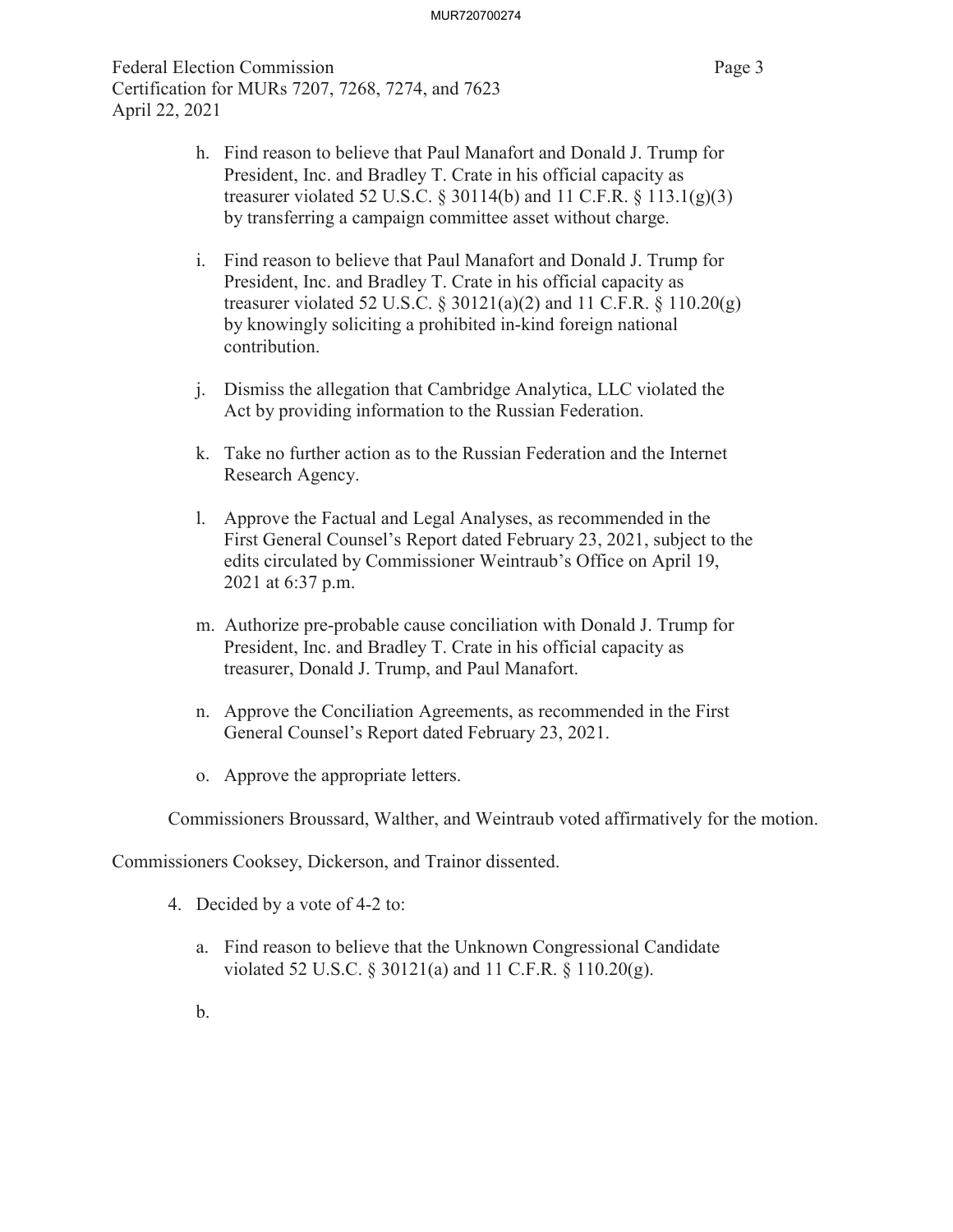Federal Election Commission **Page 4** Certification for MURs 7207, 7268, 7274, and 7623 April 22, 2021

- c. Dismiss the Russian Federation and Internet Research Agency pursuant to *Heckler v. Chaney.*
- d. Send the appropriate letters.
- e. Direct the Office of General Counsel to draft the appropriate Factual and Legal Analyses.

Commissioners Broussard, Dickerson, Walther, and Weintraub voted affirmatively for

the decision. Commissioners Cooksey and Trainor dissented.

- 5. Failed by a vote of 3-3 to:
	- a. Dismiss Donald J. Trump for President, Inc. and Bradley T. Crate in his official capacity as treasurer, Donald J. Trump, Cambridge Analytica, LLC, and Paul Manafort pursuant to the Commission's prosecutorial discretion under *Heckler v. Chaney.*
	- b. Send the appropriate letters.
	- c. Revise the appropriate Factual and Legal Analyses.

Commissioners Cooksey, Dickerson, and Trainor voted affirmatively for the motion.

Commissioners Broussard, Walther, and Weintraub dissented.

- 6. Decided by a vote of 6-0 to:
	- a. Dismiss the allegation that Cambridge Analytica, LLC violated the Act by providing information to the Russian Federation.
	- b. Approve the Factual and Legal Analysis that supported Item 6(a).

Commissioners Broussard, Cooksey, Dickerson, Trainor, Walther, and Weintraub voted

affirmatively for the decision.

- 7. Decided by a vote of 6-0 to:
	- a. Close the file as to all respondents, except the unknown Congressional candidate.
	- b. Issue appropriate letters.